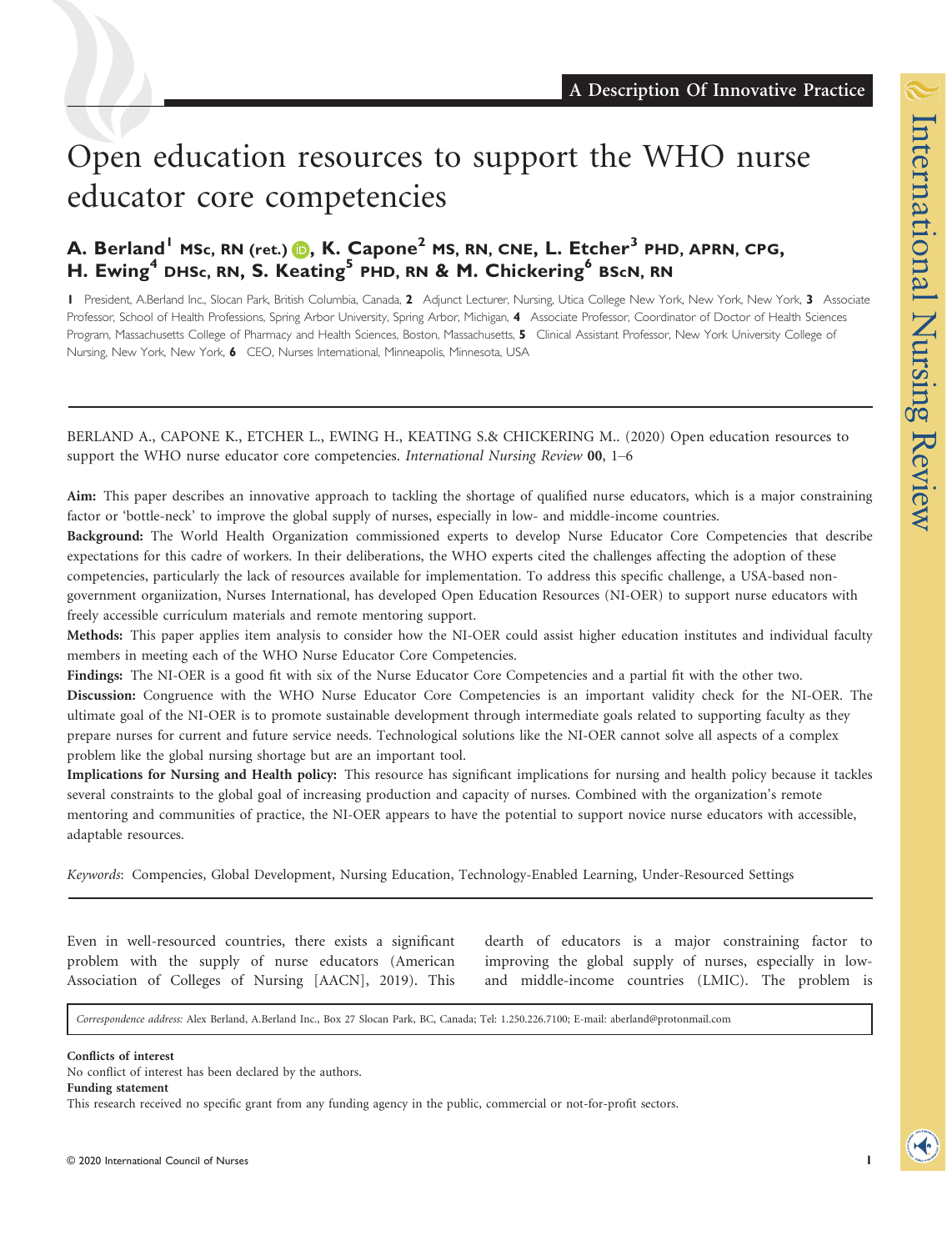compounded by the rapidly changing expectations of nursing practice due to scientific, technological and socio-demographic developments impacting the profession, not to mention the increasingly complex health needs of diverse populations (Institute of Medicine 2011; Keating & Deboor 2018). Additionally, nurse educators now need to prepare graduates for varied clinical work outside the traditional hospital setting, in part due to shortages of other healthcare professionals (Martínez-González et al. 2014). All these challenges are more severe in LMIC due to loss of the most capable clinicians and educators through emigration (Thompson et al. 2014).

In 2017, the World Health Organization enlisted an international panel of experts to develop a set of Nurse Educator Core Competencies (NECC). The purpose was 'to enable educators to effectively contribute to the attainment of highquality education, and the production of effective, efficient and skilled nurses who are able to respond to the health needs of the populations they serve' (p.5 WHO, 2016). The rationale for focusing on nursing educators can be found in numerous resolutions of the World Health Assembly that focus on the urgent need for action to tackle the global shortage of nurses. The concept document also notes that one of the challenges affecting the adoption of these NECC is a lack of resources available for implementation.

This paper describes an innovative approach to support higher education institutes (HEI) and individual faculty members in meeting the NECC through a project using open education resources (OERs) – freely accessible, peer-reviewed curricular materials and educational support. The largely volunteer sponsor is the USA-based agency, Nurses International (NI). Nurses International Open Education Resources (NI-OER) is both high-tech and high-touch, supporting nurse educators with technology-based OERs combined with remote mentoring. Through free online access via the NI-OER platform, users can download the core curriculum for a four-year Bachelor of Science in Nursing (BSN) programme provided in English. The major topics included in the curriculum are medical-surgical, community health, maternal child, mental health, research, professional development, administration and informatics (healthcare technologies and computer literacy). The NI-OER provides an integrated foundation with a curriculum that includes lectures, reference material and student resources, plus tools for implementation, evaluation and administration of courses. Remote mentoring to support the NECCs is provided through an on-demand linkage between LMIC educators and NI volunteers who are clinical specialists and educators.

## Core Competency 1: Nurse educators possess a sound understanding of contemporary educational theories, principles and models underlying the design of curricula and the value of adult learning

The audience or primary user group for this OER is novice nurse educators in LMIC who lack organizational and financial supports for capacity building. The NI-OER provides an educationally sound prototype or model that has been developed by Canadian nurse educators and field-tested for over a decade through use in a low-resource setting (Berland et al. 2010). Although the originators of the NI-OER aimed to develop 'international standard content', this is a highlevel construct, with no operational definition. Focusing on the educational and healthcare settings of LMIC means addressing different opportunities and constraints than in better-resourced countries with different social structures, attitudes to learning, available resources and professional values.

The NI-OER is only one part of the solution to meeting the NECCs. Nonetheless, it may be helpful for instance, where the HEI leadership does not promote best practices such as frequent assessments, individualized student learning, meaningful faculty collaboration and a robust curriculum (Saphier 2018). In addition to applying contemporary educational 'better practice', including modern adult education principles, the NI-OER embeds basic computer literacy in its explicit and implicit use of digital technology. The NI-OER Teachers Guide provides advice on how to assess online content and effectively use digital classroom tools. It is important to note, however, that not all teaching–learning problems can be resolved with remote support. Developing certain graduate competencies is challenging even in 'face-to-face situations', particularly professional comportment and critical thinking skills. The NI Teacher's Guide is a substantive living document available to provide nurse educators with guidance for competency attainment. In addition, NI mentors can assist mentees individually.

# Core Competency 2: Nurse educators demonstrate the skills and abilities to design, implement, monitor and manage curricula based on sound, contemporary educational models, principles and best evidence.

The NI-OER matches curricular requirements of nursing regulators in Bangladesh and India. The aim is not to be an 'offthe-shelf' solution, but rather to support junior educators with a coherent package of expert-developed content. Some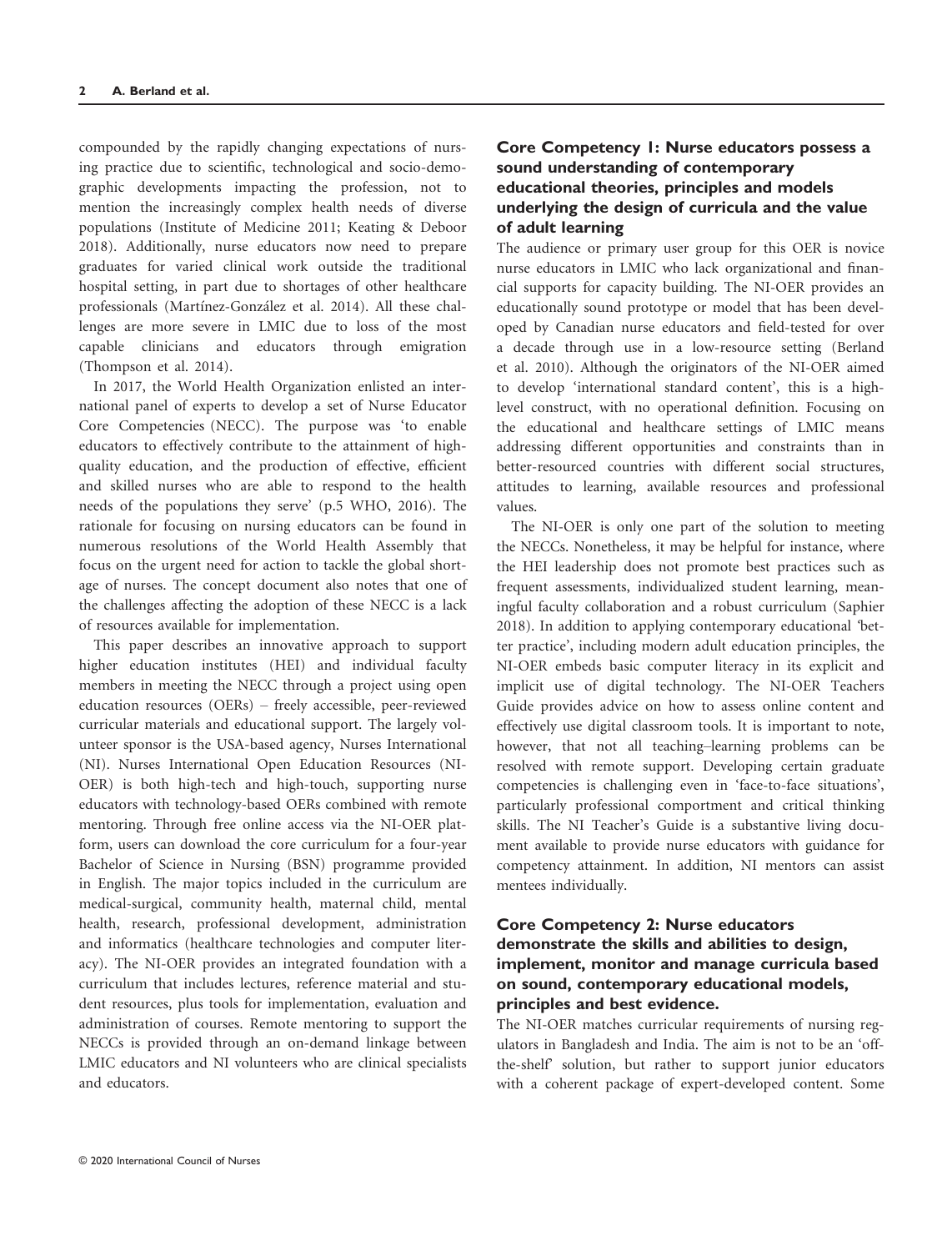contemporary educational models are especially relevant for LMIC due to deficiencies in secondary school education, especially the emphasis on memorization. Thus, the NI-OER emphasizes concepts to help learners critically analyse their clinical experiences and facilitate active learning in the classroom. In notes aimed at the educators, the NI-OER uses a spiral learning or stepped approach to introduce and then reinforce specific concepts (Baron 2017). Similarly, the NI-OER's 'curriculum threads' help educators link material they are currently teaching to other courses their students have taken or will take in the future.

As reflected in the NECC, however, because context is as important as content and, as stated above, the NI-OER is not intended to be an off-the-shelf solution, each course will require adaptation for local practice. Moulding the content increases applicability in addressing community-level epidemiologic and socio-economic factors and local scope of practice for nurses. Users will also need to conform to requirements of their HEI and the professional regulatory bodies. As noted previously, a Teacher's Guide has been prepared to guide the novice educators in this use and adaptation process with additional opportunities for professional development. In many LMIC, HEIs are under-resourced with limited supervisory support. In these situations, educators can request help from the NI network to adapt and update their curriculum to be more appropriate for local practice.

#### Core Competency 3: Nurse educators maintain current knowledge and skills in theory and practice, based on the best available evidence

This competency reflects a universal problem for educators at all skill levels in all disciplines within and outside nursing. An ongoing challenge is how to keep up to date with a rapidly changing knowledge base in both pedagogy and the discipline itself. The Internet is an abundant source but crowded with 'esoteric bits and pieces' (Glassick 2002). For novice educators, this can be overwhelming, especially because few have been trained in critical analysis of the literature. The NI-OER supports educators with another innovation, using curriculum tracking software to link concepts across courses and to expected learning outcomes. This is particularly important in HEIs that lack the human resource capacity and/or processes to integrate the curriculum across and between courses.

Because HEI administrators may be further removed from practice than the junior faculty they supervise, they may be unable to effectively support the process of dynamic knowledge creation to ensure that each course is based on current best practice. A particular educational concern for nursing is role development, encompassing 'high-touch' or compassionate care, values formation, accountability, professional identity and ethics, as well as critical thinking skills. The NI-OER materials are developed, reviewed and updated by NI content experts and LMIC users who are members of NI's topic-based 'communities of practice', all who are all well-versed in role development issues in nursing and strategies to support and promote critical thinking (Andrew et al. 2009; Commonwealth of Learning 2011).

#### Core Competency 4: Nurse educators develop their critical inquiry and the ability to conduct research and utilize findings to identify and solve educational and practice-based problems

Based on the authors' experiences, this NECC is one of the most difficult to support. In order to promote scholarship and evidence-based practice among users of the OER, NI applies Boyer's model of scholarship that conceptualizes four aspects of inquiry including the scholarship of discovery, which refers to knowledge development through traditional research and the scholarship of teaching and learning. This refers not only to pedagogy but also sharing knowledge with the broader public (Glassick 2002). This is extremely important because in many LMIC practice settings, medical culture dominates (Edwards et al. 2009). Many novice educators have developed their own practice skills in an environment where critical inquiry, decision-making and the application of clinical evidence by nurses are not valued. Similarly, many LMIC nursing colleges are segregated and operate outside a general university, again under the control of powerful medical colleges. The NI communities of practice will provide support for nurse educators to explore approaches to scholarship with supportive colleagues from around the world. Collaborations and pairings of novice educators with more seasoned global nursing educators and researchers offer the ability to elevate the level of scholarship of educators in LMIC.

The NI-OER offers a partial solution by providing critical thinking exercises for classroom practice and student assignments and tests. In addition, the teacher notes that accompany each lecture identify informal critical inquiry activities that can be introduced in 'teachable moments'. There is also a nursing research course within the NI-OER that prepares users to conduct their own small-scale research projects. It is assumed that some novice educators will develop their own competencies in the process of using these components of the NI-OER. It is expected that the nursing research course will, at the very least, promote an appreciation for research and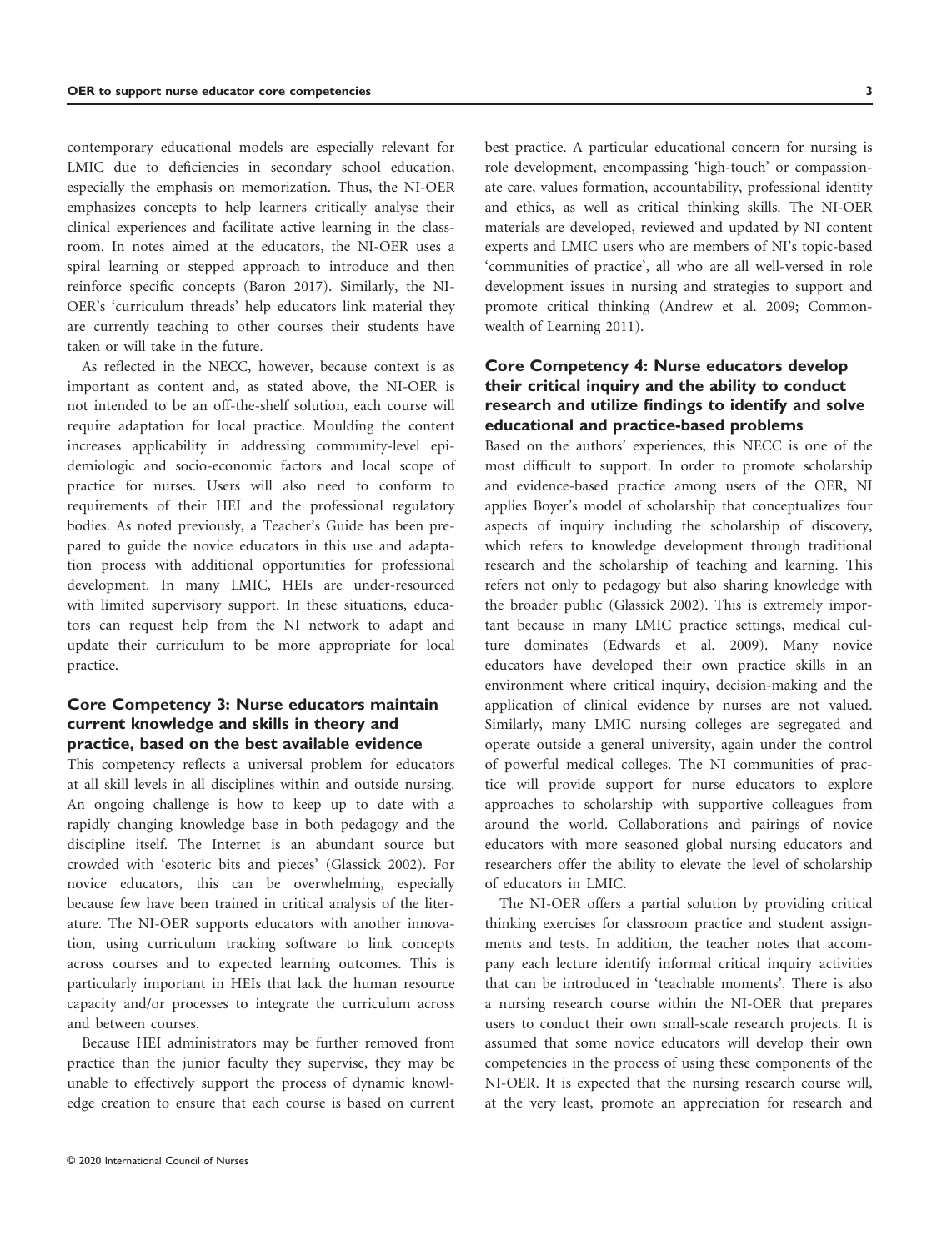enable teachers and learners to understand and critically analyse published research studies.

### Core Competency 5: Nurse educators demonstrate effective communication skills that promote collaborative teamwork and enhance partnership among health profession educational and clinical practice

To support the educators in achieving this competency, the NI-OER provides guidance in linking classroom learning with students' clinical practice. Each clinical subject has a classroom component and associated practice course, with articulated learning objectives and expected learning outcomes. Sometimes, however, students' practice experience is not supervised by their classroom teacher but by a clinical preceptor or even a changing roster of ward nurses. An even greater problem arises when a student's clinical practice is not aligned with theoretical studies and current learning objectives and instead serves the operational requirements of the practice site. The Teacher's Guide and NI communities of practice can support educators through offering strategies for communicating with preceptors, clarifying expectations of students and problem-solving within the HEI.

Looking more broadly at inter-professional collaboration, this NECC compares with the second category of Boyer's model, the scholarship of integration, which refers to applying evidence-based practice and approaches from different disciplines to tackle problems in innovative ways (Glassick 2002). A recent OECD study recommended that care providers develop cross-cutting or 'transversal' skills, so they can function across professional boundaries with diverse types of patients and non-team members (OECD, 2018a). Throughout the NI-OER, many collaborative practice skills, such as teamwork, communication and sociocultural sensitivity, are presented with increasing depth as students progress and mature in their professional orientation. For example, in specific courses such as 'Medical-Surgical Nursing', the NI-OER emphasizes foundational clinical skills such as holistic patient assessment, care coordination, system navigation and counselling for adaptation to chronic illness. NI-OER content stresses collaborative skill attainment through the student's engagement in hands-on learning activities with peers. Students assignments include group work collaboration and debriefing with peers and faculty. In addition, nurse educator communication and collaboration is encouraged by having educators share and discuss their work with members of the larger nursing educator community via conference and webinar participation.

# Core Competency 6: Nurse educators demonstrate professionalism including legal, ethical and professional values as a basis for developing nursing education policies, procedures and decision-making

Topics such as ethical or legal principles, professionalism, management, leadership and advocacy are addressed in the NI-OER by two specific courses (Professional Issues, Management and Leadership). These topics are also covered informally in clinical courses through case studies, problem-based learning and critical thinking exercises. These 'soft skill' areas are challenging to universalize due to social diversity and cultural diversity in the global audience for the NI-OER. (To date, the NI-OER has been downloaded in over eighty countries.)

Nonetheless, from a care quality perspective, it is essential to assist educators to develop appropriate learning experiences relevant to typical practice situations. Some clinical practice settings are especially challenging; Pachkowski (2018), for example, emphasizes the importance of ethical practice in mental health nursing due to the complexity of modern nursing care. In one of the earliest courses in the NI-OER, 'Nursing Fundamentals', students are introduced to ethical dilemmas related to death and dying with hypothetical situations involving organ donation and complications of pregnancy.

As a competency for educators themselves, professionalism also varies with local custom and expectations. The NI-OER is based on a fully integrated package of nursing education policies, procedures and curricular materials. This integrated approach is important because it reinforces the professional attributes referred to in this NECC. It also makes the NI-OER unique and potentially more impactful from the myriad of online teaching resources available on the Internet: many of these are excellent resources, but most cannot provide a supportive context that reinforces professionalism. The NI-OER package is shaped by the professional values of the mostly Canadian volunteers who originally developed the content. Therefore, to reinforce the important point, while much of the content is transferrable, the NI-OER must be adapted for local use. For example, in some countries, academic institutions are susceptible to corrupt practices such as plagiarism and cheating on examinations. Countering this problem, the NI-OER provides policies that can be used as a template for adaptation to address such local issues. Further, through the NI-OER curriculum and interaction with mentors, nurse educators are encouraged to model professionalism, advocacy, and legal, ethical behaviour in their interactions with colleagues, students, clients and others.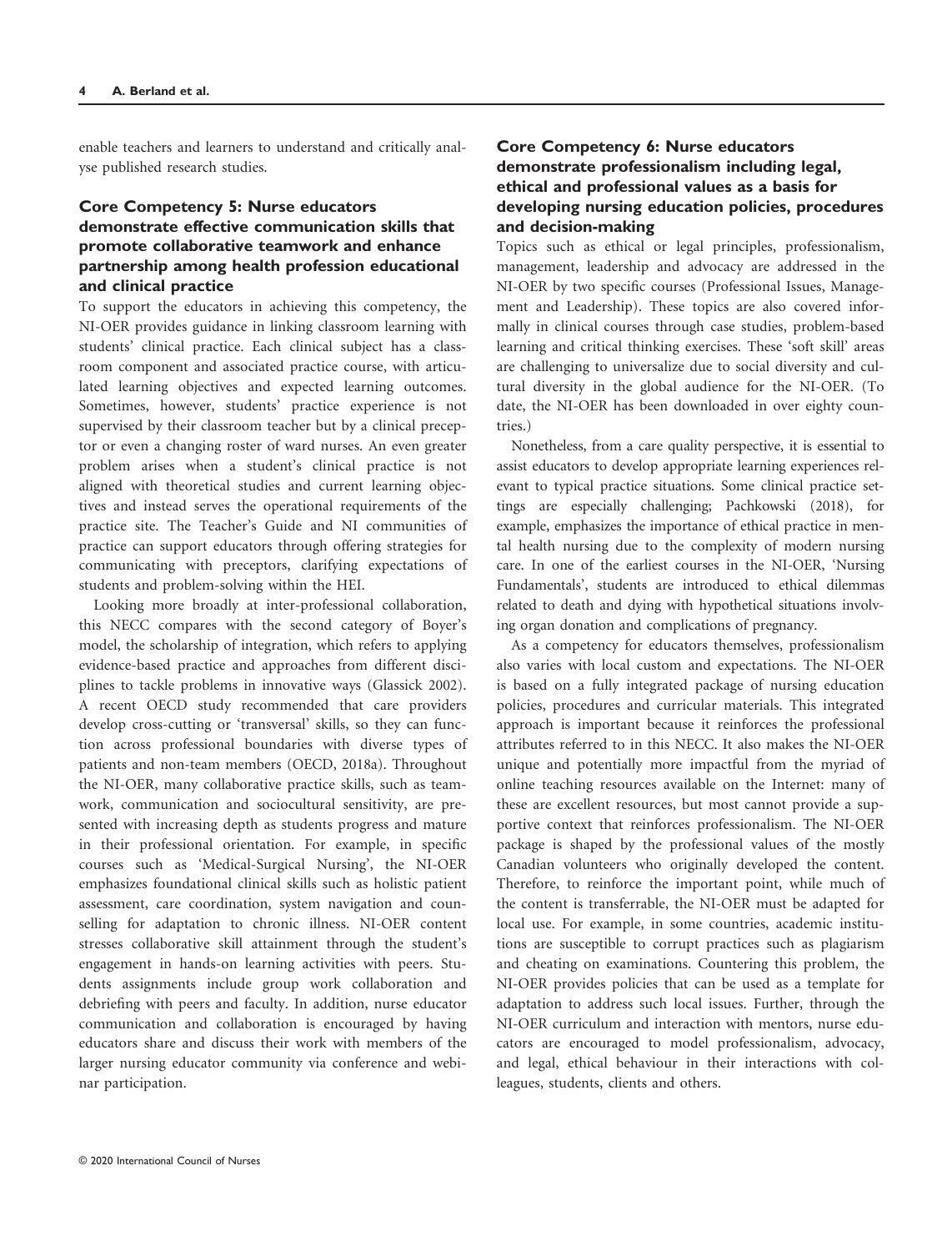# Core Competency 7: Nurse educators utilize a variety of strategies to monitor and evaluate nursing programmes, the curricula and mastery of student learning

Boyer's third category is the scholarship of application or engagement (Glassick 2002). This involves not only engaging in quality assurance activities within the educator's own HEI; it extends to external peer review, such as accreditation. This aspect reflects the NI process of developing the NI-OER, where small working groups develop curricular materials which are reviewed by clinical experts and educators before dissemination to other educators and academic communities. Evaluating individual student mastery at the HEI or in cohort or batch level needs to be performed locally. In the future, NI will develop guidance within the NI-OER platform to support educators with monitoring and evaluation tasks, such as structuring committees, developing external feedback processes and data collection priorities.

In supporting users' mastery of this NECC at the individual student level, the NI-OER provides formative and summative assessment tools such as quizzes, vocabulary tests and examinations which include teacher versions with suggested answers. Where there are essay or project assignments, marking rubrics suggest the expected performance and learning outcomes. In order to help clarify expectations for student work in laboratory and clinical settings, the NI-OER provides skills checklists. Supportive evaluation of practice is not easy, even for experienced educators, so the NI-OER Teacher's Guide includes guidance on assessment and evaluation.

When invited, NI has also engaged in consultation with nursing programmes in LMIC to conduct a review and substantive gap analysis of educational programme offerings. To date, these pro bono gap analyses have provided the HEI with a comprehensive assessment and recommendations to strengthen the curricula to meet standards similar to nursing programmes in Canada and the United States.

# Core Competency 8: Nurse educators demonstrate the skills of system management and leadership to create, maintain and develop desired nursing programmes and shape the future of education institutions

This NECC is about HEI leadership, which in most countries means responding to pressures such as human resource shortages and globalization by managing change, transition and innovation. Mikkonen et al. (2019) interviewed Finnish nurse educators about their perceived self-efficacy. The study participants understood the importance of improving their ability

to innovate and adapt in response to global sociopolitical trends and competition. This NECC also suggests that nurse educators should play a role in larger system change through governance and advocacy outside the HEI. Further, it refers to demonstrating 'integrity, courage, perseverance, vitality and creativity' (WHO 2016, p.16). Shaping the future is not for the faint of heart.

This particular core competency is likely aspirational for the NI-OER audience of junior educators. It may not be realistic to expect novices to demonstrate such skills. Nonetheless, as the NECC summary notes, all faculty should be able to serve as change agents and role models for their students: 'Education is an important starting point for change. The utility of the proposed competencies will determine their ability to bring about the desired changes. Appropriate use of technology can help to expedite such changes' (WHO, 2016, p.5).

#### Implications for Nursing and Health Policy

The most important implication is that the NI-OER can positively change lives by preparing young men and women for millions of well-paying, high-demand jobs that advance population health through the contribution of skilled nurses and nurse assistants. From a systems perspective, the implications are potentially very significant. Without belabouring the dismal health statistics in many LMIC, especially for poor people, it is important to emphasize the value of better-trained nurses for the general population. There is also significant impact for nurses themselves – often women with lower socio-economic status, generally poorly paid. The increased quality of nurses graduating from good training programmes will elevate public perception about nurses, their level of competency and thus social status; financial rewards can reasonably be expected to follow.

The direct beneficiaries will be nurse educators, many of whom lack good training themselves and are further constrained by limited resources and supervisory support. Educators in supervisory positions will benefit from access to professional development resources for their faculty. The remote mentoring support and communities of practice may help build locally based collaborative networks for ongoing mutual support. Affordability is a major constraint for accessing quality curriculum and resources. The NI-OER leverages the open access philosophy through technological and instructional innovations to make quality nursing education materials accessible regardless of the economic status of individuals and institutions.

In turn, these beneficiaries – the educators and their HEI – will benefit individual nursing students by helping them to